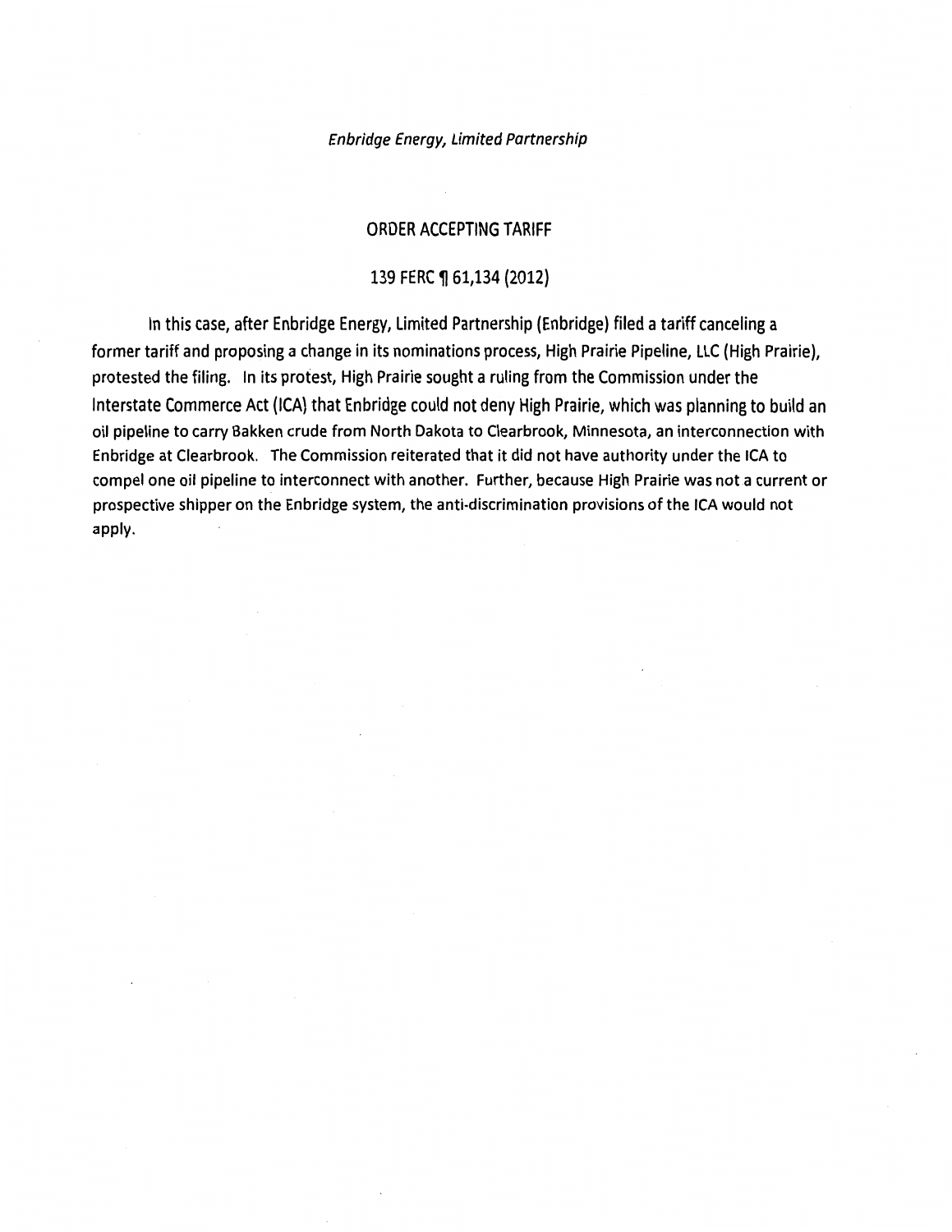# 139 FERC ¶ 61,134 UNITED STATES OF AMERICA FEDERAL ENERGY REGULATORY COMMISSION

Before Commissioners: Jon Wellinghoff, Chairman; Philip D. Moeller, John R. Norris, and Cheryl A. LaFleur.

Enbridge Energy, Limited Partnership Docket No. IS12-236-000

# ORDER ACCEPTING TARIFF

(Issued May 18, 2012)

1. On April19, 2012, Enbridge Energy, Limited Partnership (Enbridge Energy) filed FERC Tariff No. 41.2.0 canceling FERC Tariff No. 41.1.0 to become effective May 20, 2012. Enbridge Energy states that FERC Tariff No. 41.2.0 proposes changes to the Nomination Verification Procedure contained in its Rules and Regulations.

2. High Prairie Pipeline, LLC (High Prairie) protests the filing. High Prairie contends that Enbridge Energy's proposed tariff changes are unjust, unreasonable, and unduly discriminatory because they would afford Enbridge Energy almost unlimited discretion in determining whether to grant shippers access to its system.

3. As discussed below, the Commission accepts FERC Tariff No. 41.2.0 to become effective May 20, 2012.

#### **Description of the Filing**

4. Enbridge Energy states that proposed Rules 6(b) and (c) add new language to the tariff setting out its Mainline Nomination Verification Procedure. Enbridge Energy explains that the Mainline Verification Procedure fully describes the existing upstream and downstream verification process that it undertakes after it receives nominations. Additionally, Enbridge Energy states that it made minor changes throughout the tariff to improve its readability.

#### **High Prairie's Protest**

5. High Prairie asserts that, under Enbridge Energy's currently-effective tariff, a shipper seeking access to the pipeline is required to tender barrels at one of Enbridge Energy's established origin points. However, continues High Prairie, proposed FERC Tariff No. 41.2.0 would not only require a shipper to tender the barrels at an origin point specified in the tariff, but also would require the shipper to nominate those barrels on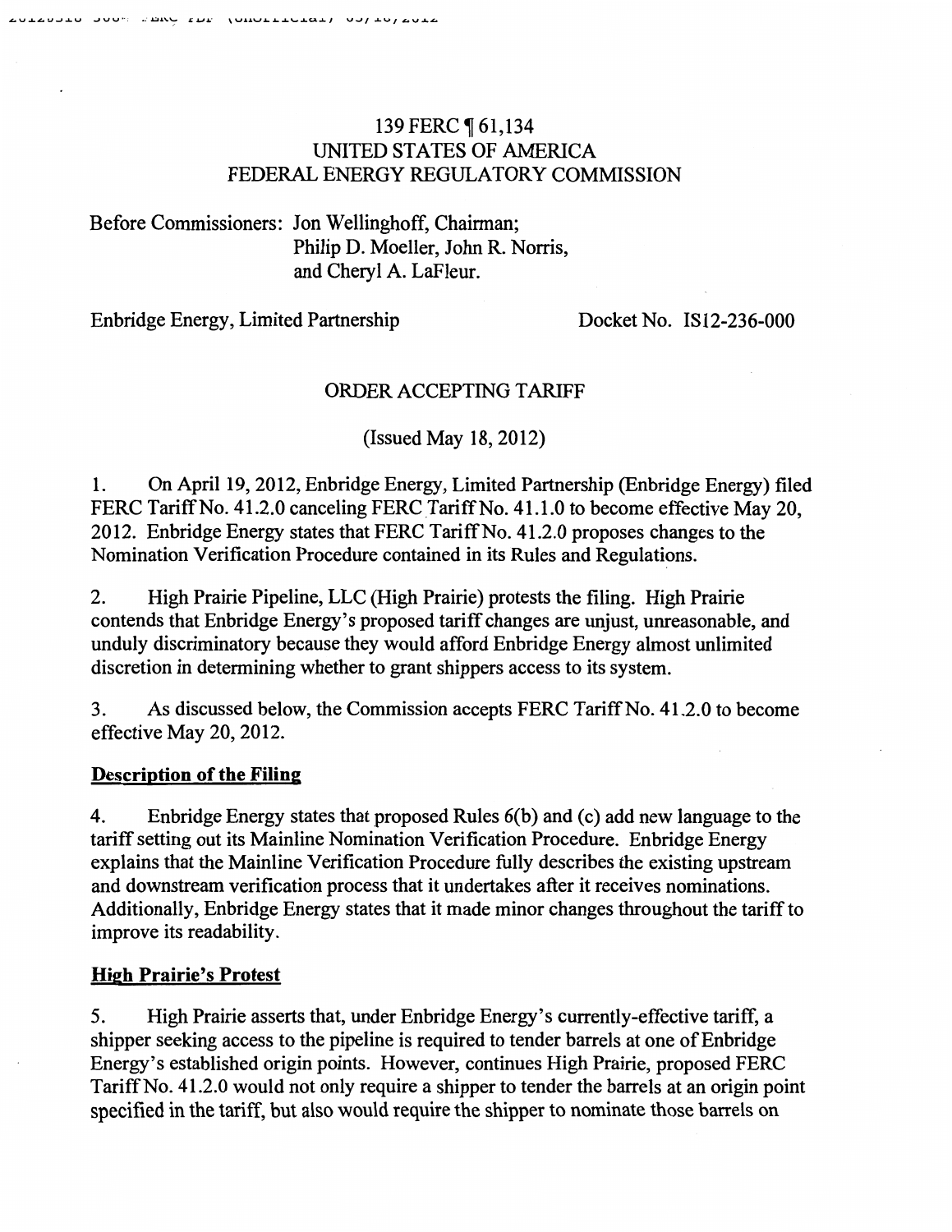Docket No. IS12-236-000 - 2-

"upstream connecting carriers or facilities."1 According to High Prairie, at this time, Enbridge Energy or its affiliates own all of the upstream connecting carriers. High Prairie further states that, under the language of proposed section  $6(c)(2)$ , Enbridge Energy may deny new shippers access to transportation to a specific delivery facility if that the shipper did not ship any volumes to that facility during the 24-month period leading up to July 2010.

6. High Prairie states that it intends to construct a 450-mile pipeline system (HP Pipeline) capable of transporting 150,000 barrels per day (bpd) of crude oil per day from the Bakken region to Clearbrook, Minnesota. Additionally, High Prairie states that it is developing significant long-term storage facilities at or near Clearbrook and that it has offered to pay for all reasonable costs of the interconnection with Enbridge Energy at Clearbrook, including any necessary tankage.

7. High Prairie explains that it held an open season for shippers on the proposed HP Pipeline and that the open season resulted in commitments from prospective shippers for a significant portion of High Prairie's proposed capacity. High Prairie emphasizes that a number of those commitments are contingent on High Prairie establishing an interconnection with Enbridge Energy at Clearbrook. However, High Prairie argues that, although Enbridge Energy has granted interconnections for its affiliates at Clearbrook, Minnesota, it has denied High Prairie's request for a similar interconnection without providing a nondiscriminatory basis for its denial.

8. High Prairie maintains that the Interstate Commerce Act (ICA) requires carriers to grant interconnections on a basis that is just, reasonable, and not unduly discriminatory . 2 High Prairie also cites sections 341.0 and 341.8 of the Commission's regulations, stating that they require an oil pipeline to include a connection policy in its published tariff.<sup>3</sup> High Prairie maintains that the Commission has stated that a connection policy is encompassed within the term ''transportation" and that such a policy affects the value of service to the shipper. Moreover, continues High Prairie, if a carrier's denial of an interconnection request is unjust, unreasonable, or unduly discriminatory, the Commission can order the pipeline to grant the interconnection, no matter whether the

<sup>1</sup> High Point cites FERC Tariff No. 41.2.0, Section  $6(c)(1)$ .

<sup>2</sup> High Prairie cites ICA sections 1(3), 1(4), 1(6), 3(1), and 6(7), 49 U.S.C. app. §§ 1(3), 1(4), 1(6), 3(1), and 6(7).

3 18 C.F.R. §§ 341.0 and 341.8 (2011).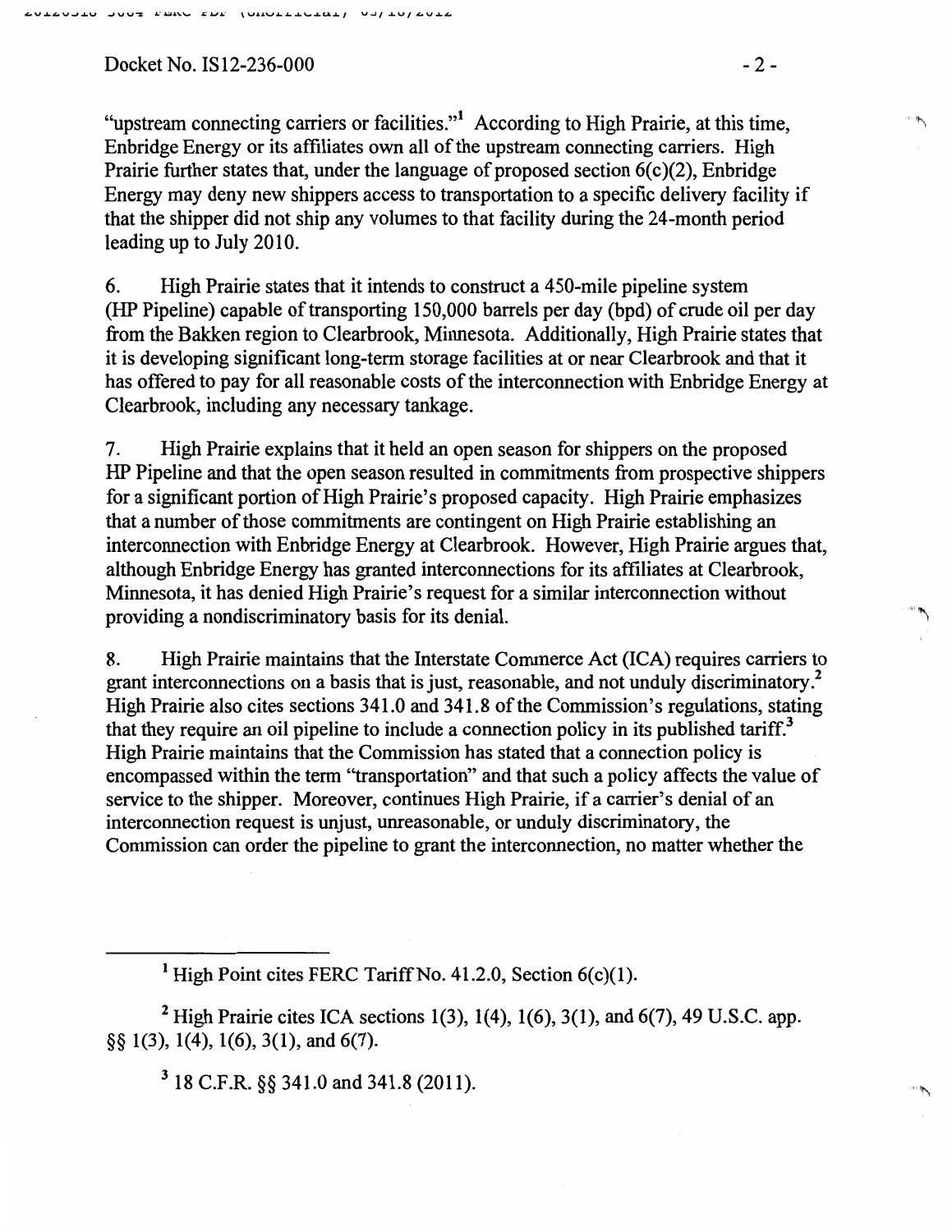#### Soos can see noncliteral controlate

Docket No. IS12-236-000 - 3 -

denial is brought to the Commission's attention by a complaint or by a protest in response to a proposed tariff revision. 4

9. High Prairie also relies on *Bonito Pipe Line Co. (Bonito),5* contending that the Commission denied Bonito's petition for declaratory order seeking a ruling that it was not required to grant an interconnection to Shell Pipe Line Corporation (Shell) under the ICA and the Outer Continental Shelf Lands Act (OCSLA). According to High Prairie, the Commission determined that Bonito was legally required to grant Shell's request for an interconnection, despite Bonito's claim that the oil to be tendered would have such a high sulfur that the commingled stream on Bonito's system would fail to meet the requirements of the downstream Ship Shoal system. High Prairie points out that the Commission recognized that Bonito had been receiving high-sulfur crude oil from other shippers for years, including through a recent interconnection with one of its owners. High Prairie states that the Commission held that Bonito's refusal to permit the interconnection and transport Shell's volumes constituted discrimination.<sup>6</sup>

10. Similarly, argues High Prairie, Enbridge Energy has granted interconnections at Clearbrook to its affiliate Enbridge (North Dakota) and recently announced plans for a new Enbridge Sandpiper Pipeline that would connect with Enbridge Energy at Clearbrook. Further, High Prairie claims that Enbridge Energy recently received a declaratory order from the Commission for what it calls a ''virtual expansion" of the Enbridge (North Dakota) system to Clearbrook.7

11. High Prairie argues that the Commission has held that an oil pipeline's procedure for allocating capacity "may not be structured for the purpose of protecting a pipeline's competitive position, nor may it be structured to favor certain shippers or types of shippers over others if all have made 'reasonable requests' for transportation on the

<sup>4</sup> High Prairie cites ICA sections 13(2), 15(1), and 15(7), 49 U.S.C. app. §§ 13(2), 15(1), and 15(7); *Suncor Energy Marketing Inc. v. Platte Pipe Line Co.,* 132 FERC , 61,242, at P 121 (2010) (rejecting oil pipeline tariff proposal governing the addition of new destinations because the process would give the pipeline almost unlimited discretion in processing, accepting, or denying a request for a new destination).

<sup>5</sup> 61 FERC ¶ 61,050 (1992).

6 High Prairie cites *Plantation Pipe Line Co. v. Colonial Pipeline Co.,* 104 FERC , 61,271 (2003) *(Plantation).·* 

<sup>7</sup> High Prairie cites *Enbridge Pipelines (North Dakota) LLC*, 133 FERC ¶ 61,167 (2010).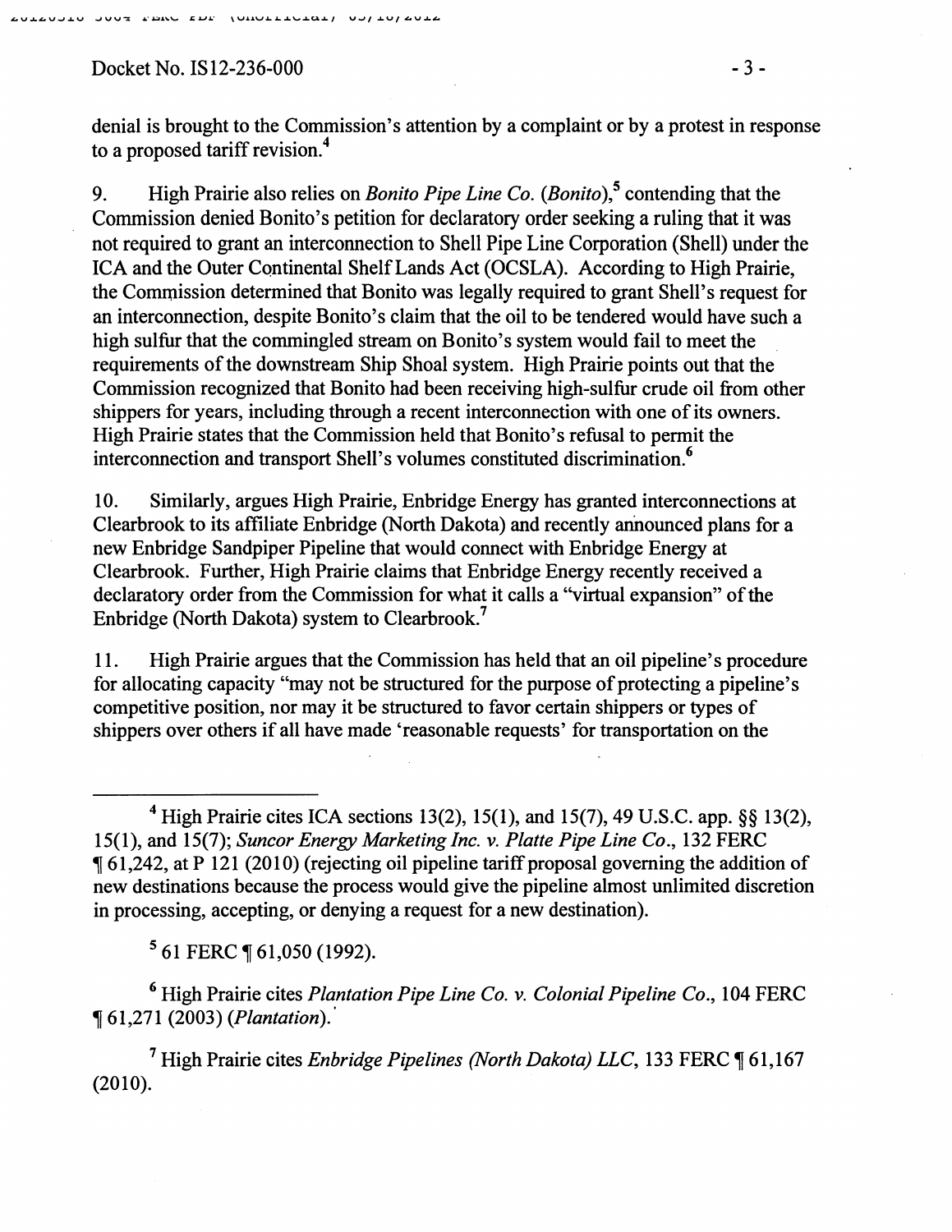$Docket No. IS12-236-000$  - 4 -

pipeline."<sup>8</sup> In addition, continues High Prairie, while the Commission has not prescribed a uniform methodology for allocating oil pipeline capacity, it has required oil pipelines to set aside a portion of capacity for new shippers.<sup>9</sup>

#### Answer

12. Enbridge Energy answers that High Prairie presents no valid basis for the relief it seeks. Enbridge Energy asserts that the protest is merely an attempt to gain leverage in carrier-to-carrier negotiations unrelated to any changes made by the filed tariff. Enbridge Energy further states that it has had ongoing negotiations with High Prairie regarding its interconnection request since March 9, 2012, but these negotiations have been hampered by a variety of changes to the proposed HP Pipeline that make it difficult to determine the operational impact of the possible interconnection.10

13. In fact, states Enbridge Energy, the proposed tariff changes do not create unlawful discrimination, regardless of whether High Prairie obtains an interconnection, because High Prairie will not be a shipper. Enbridge Energy alleges that High Prairie attempts to rely on the ICA's anti-discrimination provisions, which relate to service to shippers, not to a carrier-to-carrier interconnection matter.

14. Enbridge Energy maintains that the Commission has held that an oil pipeline carrier has no obligation to provide an interconnection on terms dictated by another carrier.<sup>11</sup> Further, states Enbridge Energy, the Commission has made it clear that it has no authority to mandate interconnections if the carriers cannot agree. 12

<sup>8</sup>High Prairie cites *Suncor Energy Marketing Inc. v. Platte Pipe Line Co.,* 132 FERC ~ 61,242, at P 24 (2010); *see also Seaboard Air Line Ry. Co. v. United States,* 254 us. 57, 61-63 (1920).

9 High Prairie cites, *e.g., TransCanada Keystone Pipeline, LP,* 125 FERC <sup>~</sup>61,025, at PP 46-49 (2008); *Enbridge (U.S.) Inc.,* 124 FERC ~ 61,199, at PP 31-37 (2008); *CCPS Transportation, LLC,* 121 FERC ~ 61,253 (2007), *reh'g denied,* 122 FERC <sup>~</sup>61,123 (2008); *Platte Pipe Line Co.,* 117 FERC ~ 61,296, at PP 42-48 (2006).

<sup>10</sup> Enbridge Energy states that High Prairie's estimates of the volumes to be delivered have ranged from 50,000 to 225,000 bpd. According to Enbridge Energy, each revision requires a new analysis of the operational issues, such as whether there will be sufficient capacity on existing facilities that already are experiencing prorationing.

<sup>11</sup> Enbridge Energy cites *Plantation*, 104 FERC  $\sqrt{61,271}$  (2003).

<sup>12</sup> Enbridge Energy cites *Plantation*, 104 FERC ¶ 61,271 at P 22.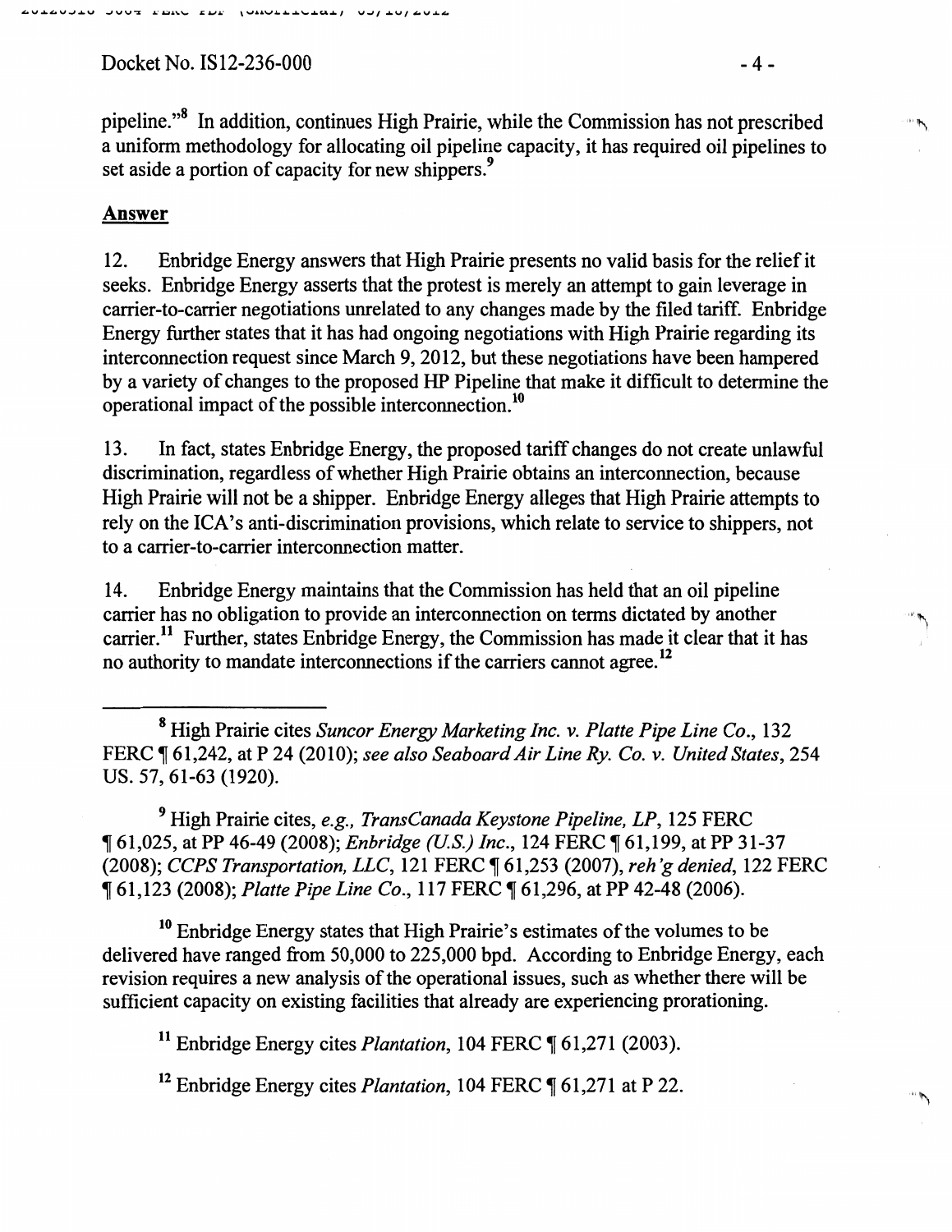Docket No. IS12-236-000 - 5 -

15. Enbridge Energy submits that the protest also fails to comply with the Commission's regulations because it does not demonstrate a sufficient economic interest in the tariff to establish standing,<sup>13</sup> and it challenges matters in the tariff that are not proposed to be changed.

16. According to Enbridge Energy, section 341.8 of the Commission's regulations requires oil pipeline tariffs to include rules governing certain matters that increase or decrease the value of service to the shipper, but that does not apply to a connecting carrier.<sup>14</sup> Enbridge Energy adds that this focus on shipper impacts reflects the clear boundaries imposed b~ the ICA. For example, Enbridge Energy asserts that, in *ARCO Alaska, Inc.* v. *FERC,* 5 the court (based in part on section 341.8) rejected a requirement that an oil pipeline carrier publish in its tariff the terms of its agreement for sharing capacity with other carriers in an undivided interest line, explaining that carriers cannot be compelled to publish information ''without some indication it makes a difference to shippers."<sup>16</sup>

17. Further, states Enbridge Energy, High Prairie ignores the statement in *Plantation*  that "[g]iven the Commission's lack of authority over abandonment of service by oil pipelines, it would be illogical and inconsistent for the Commission to conclude here that it has the power to compel an interconnection that Colonial does not want and could abandon."17 Enbridge Energy also maintains that *Bonito* does not apply because it arose under the OCSLA,  $^{18}$  and the Commission does not have a general power to enforce OCSLA's open access provisions. 19 Finally, Enbridge Energy asserts that High Prairie also is wrong in claiming that non-discriminatory access provisions of the Mineral Leasing Act allow the Commission to order an interconnection.

13 Enbridge Energy cites, *inter alia,* 18 C.F.R. § 343.3(a) (2011); *Tri-States NGL Pipeline, L.L.C.*, 94 FERC  $\P$  61,087, at 61,382, *reh'g denied*, 94 FERC  $\P$  61,235 (2001).

14 Enbridge Energy cites *Revisions to Oil Pipeline Regulations Pursuant to the Energy Policy Act of 1992,* Order No. 561, FERC Stats. & Regs., Regulations Preambles 1991-1996 ¶ 31,000 (1994).

15 89 F.3d 878 (D.C. Cir. 1996).

<sup>16</sup> ARCO Alaska, Inc. v. FERC, 89 F.3d 878, 886 (D.C. Cir. 1996).

<sup>17</sup> Plantation, 104 FERC ¶ 61,271 at P 28.

18 43 U.S.C. § 1331, *et seq.* 

19 Enbridge Energy cites *The Williams Companies* v. *FERC,* 345 F .3d 910 (D.C. Cir. 2003); *Williams Gas Processing* v. *FERC,* 373 F.3d 1335 (D.C. Cir. 2004).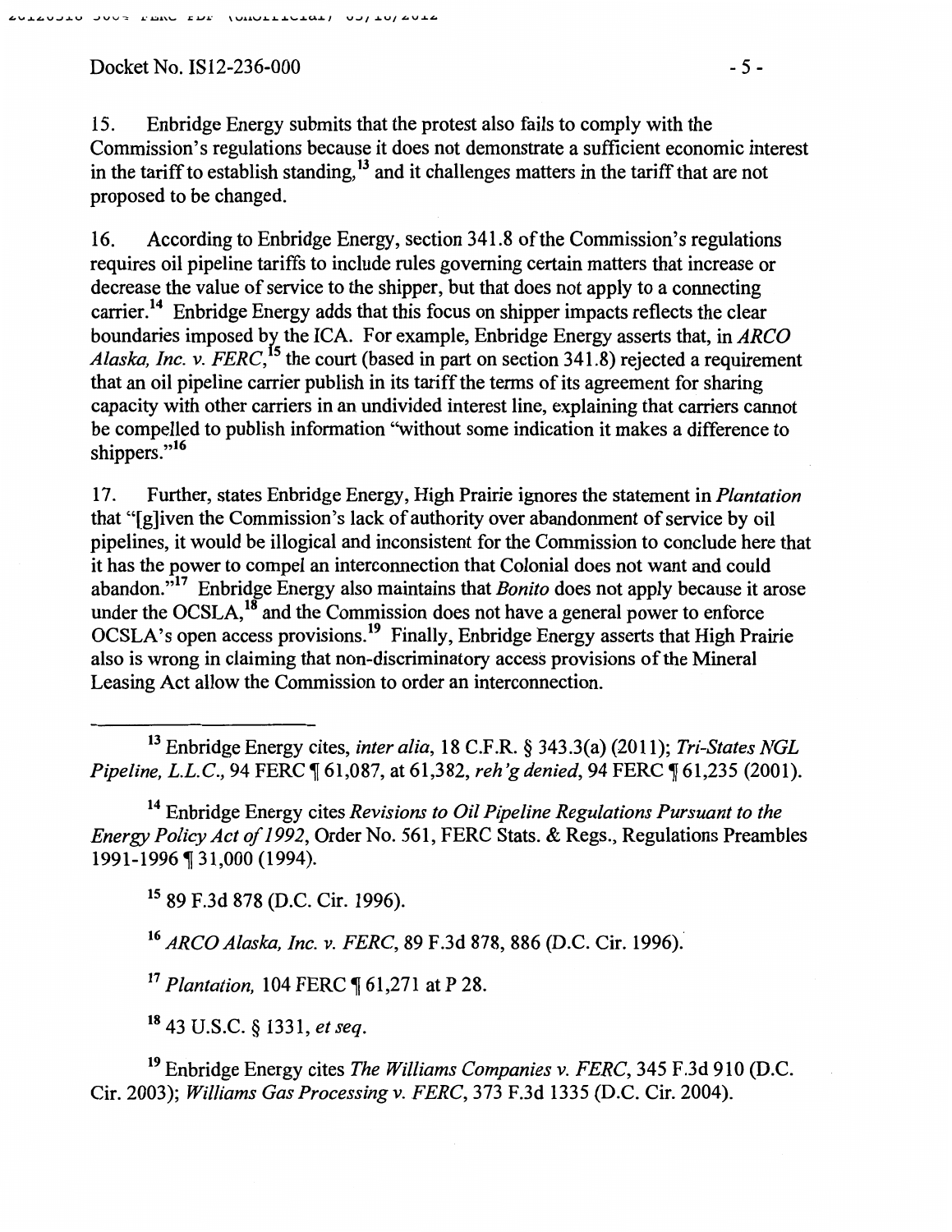$Docket No. IS12-236-000$  -6 -

## Commission Analysis '" 'f\

18. The Commission will accept FERC Tariff No. 41.2.0 to become effective May 20, 2012. Based on the arguments before us here, it is not clear that Enbridge Energy has actually denied any request from High Prairie for an interconnection.<sup>20</sup> Negotiations between Enbridge and High Prairie apparently are in the opening stages and there has been no action on behalf of either party that would lead to any conclusion that there has been a denial of a connection.<sup>21</sup> At any rate, there is no statutory authority, or judicial or Commission precedent that gives the Commission jurisdiction to compel Enbridge Energy to interconnect. To the contrary, the Commission has decided exactly the opposite.

19. In *Plantation,* the Commission reviewed the history of the ICA and concluded with a lengthy explanation that it cannot order an oil pipeline carrier to provide an interconnection with another carrier.<sup>22</sup> We affirm that conclusion here. The ICA does not allow the Commission to order the establishment of interconnections. As a fmal matter the Commission in *Plantation* pointed out that it has no jurisdiction over abandonment of service by oil pipelines, and that "it would be illogical and inconsistent for the Commission to conclude here that it has the power to compel an interconnection that Colonial does not want and could abandon."<sup>23</sup> The same holds true here.

20. Simply put, High Prairie (as a potential connecting pipeline), is not a current or prospective shipper that would be protected by the anti-discrimination provisions of the ICA. Therefore, it is unnecessary for the Commission to address arguments of High Prairie, including (a) the possible denial of nominations for shipments on upstream pipelines, (b) whether High Prairie has a substantial economic interest, and (c) whether Enbridge Energy has acted in a manner that is unjust, unreasonable, or unduly preferential. Accordingly, High Prairie's protest is dismissed.

<sup>22</sup> Plantation, 104 FERC ¶ 61,271 at PP 21-28.

 $^{23}$  *Id.* P 28.

 $'$ 

 $20$  On May 17, 2012, High Prairie filed a complaint against Enbridge raising allegations akin to those set forth in its protest to Enbridge's proposed tariff.

<sup>&</sup>lt;sup>21</sup> In fact, Enbridge Energy states that discussions regarding the requested interconnection occurred as recently as May I, 2012, three days before High Prairie filed its protest.